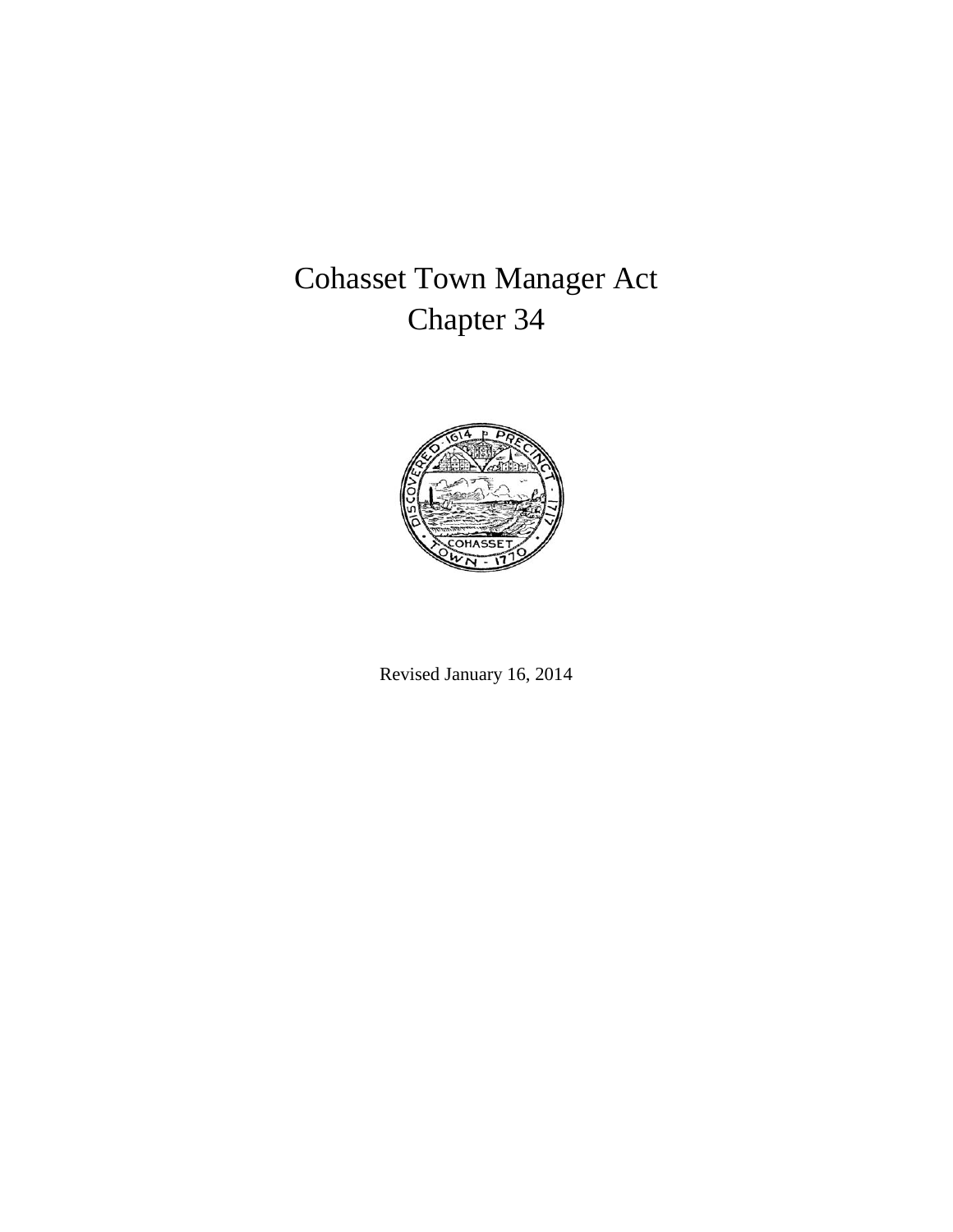#### Chapter 34

AN ACT PROVIDING FOR A TOWN MANAGER IN THE TOWN OF COHASST Be it enacted, etc., as follows:

SECTION 1. Upon the effective date of this act, the Town of Cohasset shall be governed by the provisions of this act.

SECTION 2. Designation of Elected Officials

(a) Upon the effective date of this act, the registered voters of the town of Cohasset shall, in accordance with any applicable laws, by-laws, votes of the town or inter-local agreement continue to elect the following:

- (i) members of the board of selectmen;
- (ii) town moderator;
- (iii) town clerk;
- (iv) school committee members;
- (v) trustees of the Paul Pratt Memorial Library;
- (vi) assessors;
- (vii) board of health members;
- (viii) Cohasset Housing Authority members;
- (ix) planning board members;
- (x) recreation commissioners;
- (xi) sewer commissioners; and
- (xii) water commissioners.

(b) The powers, duties and responsibilities of elected and appointed officials shall be as provided by applicable General Laws, special acts, by-laws and votes of the town, except as otherwise expressly provided herein.

(c) Notwithstanding the election by the voters of the town of the officers named in this section, such officers shall be available to the town manager for consultation, conference and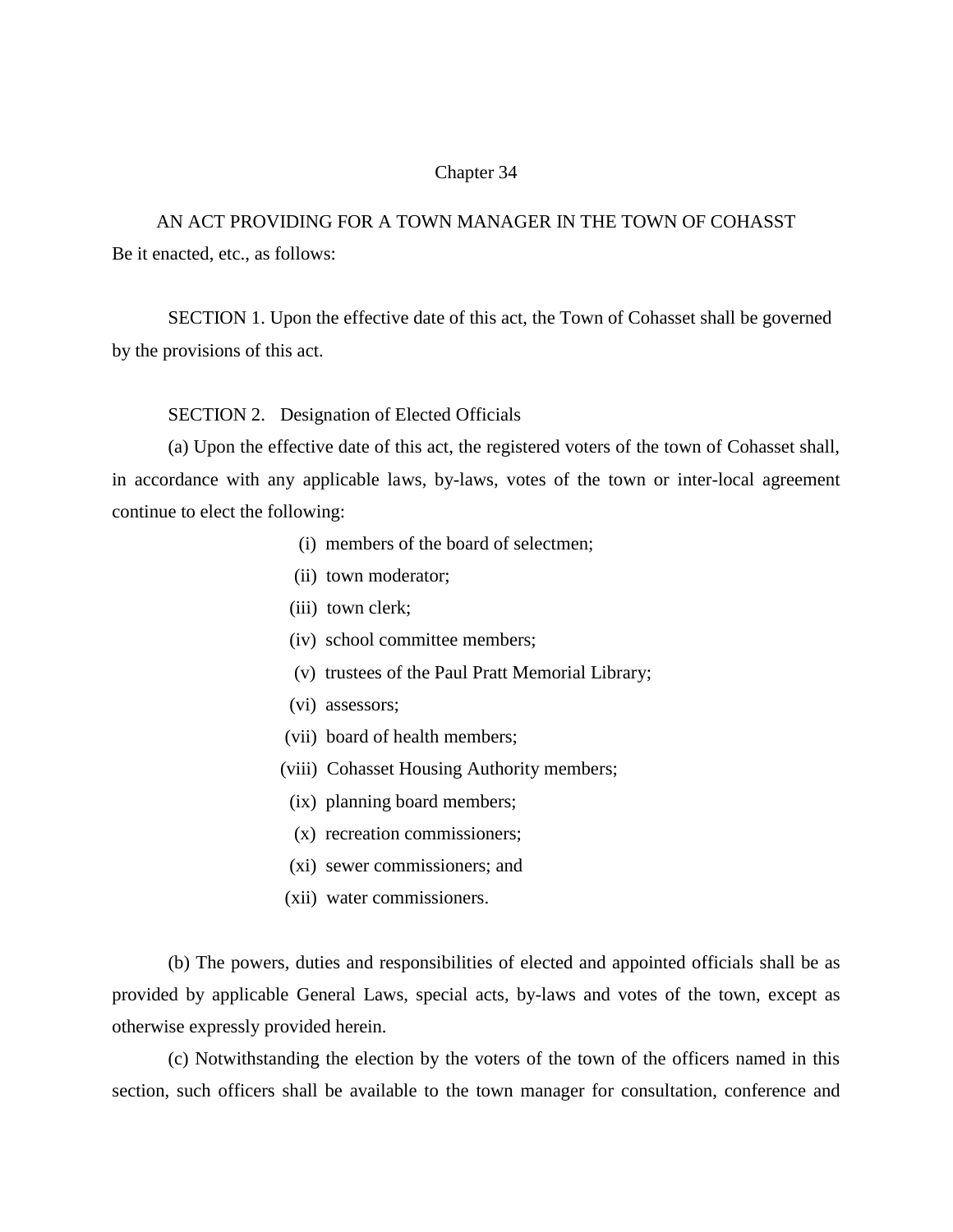discussion on matters relating to the officer's respective offices. The town manager may require all such officials, except the board of selectmen, to prepare reports for the town manager necessary for the administration of any of the town manager's responsibilities.

#### SECTION 3. Powers and Duties of the Board of Selectmen

(a) The executive powers of the town shall be vested in the board of selectmen, who shall have all the powers given to boards of selectmen in the General Laws.

(b) The board of selectmen shall consist of 5 persons elected by the voters of the town. The term of each member of the board of selectmen shall not exceed 3 years or until a successor takes office. The board of selectmen shall annually elect a chairperson from among its members.

(c) The board of selectmen shall serve as the chief goal-setting and policy-making body of the town and shall not normally administer the day-to-day affairs of the town. The board of selectmen shall set guidelines and policy directives that are to be implemented by the town manager and by other officers and employees appointed by or under its authority. The board of selectmen shall have the power to enact rules and regulations to implement policies and to issue interpretations of the rules and regulations.

(d) The board of selectmen shall exercise, through the town manager, general supervision over all matters affecting the interests or welfare of the town.

(e) The board of selectmen shall appoint the town manager, town counsel, independent auditor and assistant or special counsels and all members of committees, boards, and commissions except those positions that the town by-laws provide are to be appointed by the troika, as hereinafter defined, that are elected by the voters or that, unless provided for by this act, may be otherwise appointed by town by-law, or the General Laws. The board of selectmen may make appointments to all positions and committees the board of selectmen creates for special or general purposes. For the purposes of this act, troika, shall mean a group composed of the town moderator, who shall be the chairman of the troika, the chairman of the board of selectmen and the chairman of the advisory committee.

(f) The board of selectmen shall have oversight of such boards, committees, positions or commissions appointed by the board of selectmen.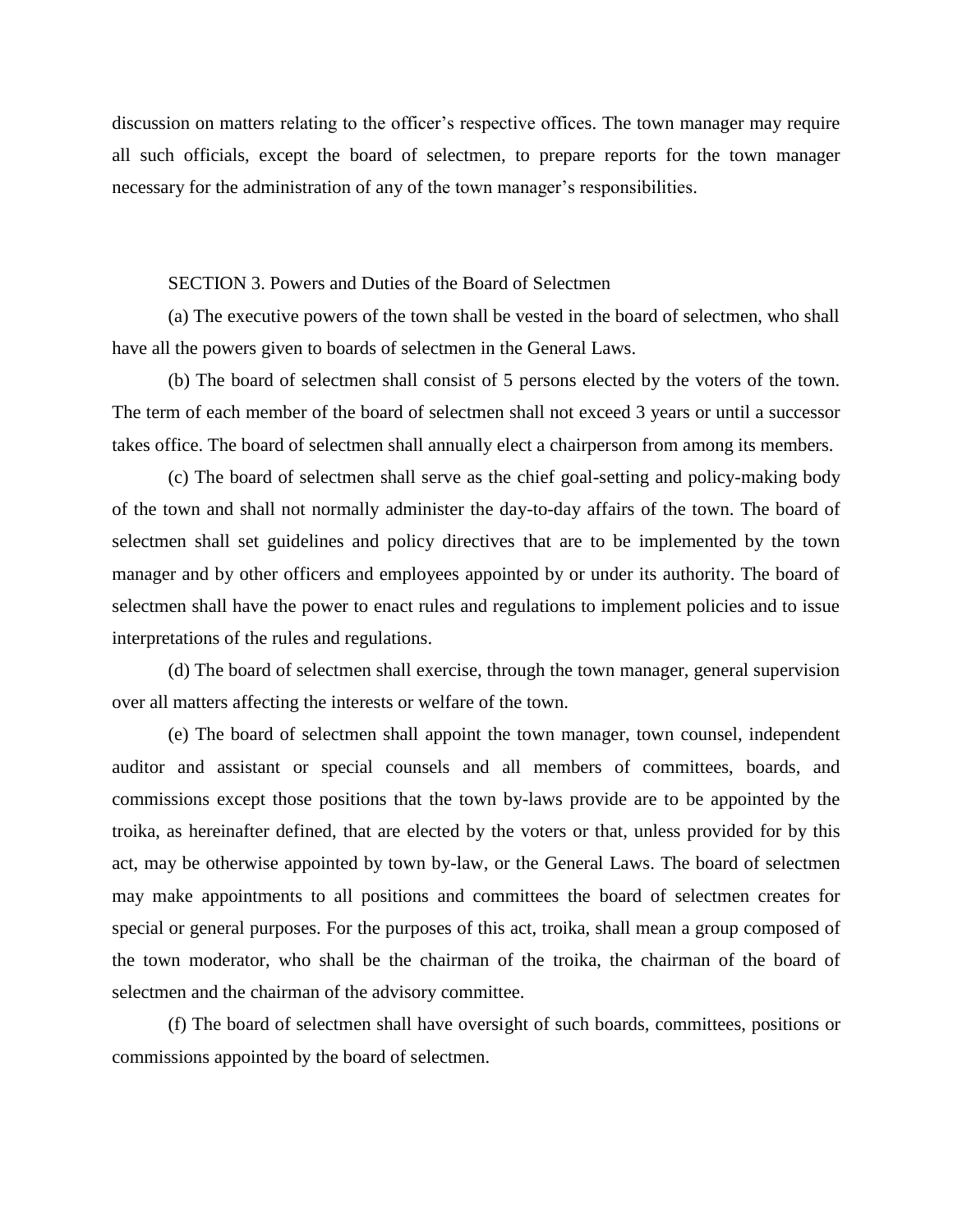(g) The board of selectmen shall have the responsibility and authority for licenses and other non- personnel related functions as provided by the General Laws and the by-laws of the town.

(h) The board of selectmen shall be responsible for and shall approve the form and content of all town meeting warrants before such warrants are submitted to town meeting for deliberation.

(i) The board of selectmen shall be responsible for establishing and maintaining a written process for the preparation of the budget. The selectmen shall annually issue 1 or more written budget messages, including fiscal guidelines and the timeline for budget makers, at the beginning of each budget cycle or at a time established by the town by-laws.

(j) The board of selectmen shall review the annual proposed budget prepared by the town manager and make changes as the board of selectmen deems advisable. The town manager shall present the budget which incorporates the changes of the board of selectmen to the town meeting.

### SECTION 4. Appointment of the Town Manager

(a) The board of selectmen shall create a search committee to assist in the selection of candidates for the position of town manager. The candidates shall be persons of demonstrated ability with administrative experience in public management or business administration and who are qualified by reason of education and experience. The town shall from time to time, by bylaw, establish qualifications for the position of town manager. The board of selectmen, by a majority vote of its full membership, shall appoint a person to perform the duties of town manager. The town manager shall be a citizen of the United States.

(b) No member or former member of the board of selectman shall be eligible to be appointed to the position of the town manager within 15 months of serving on the board of selectmen.

(c) The board of selectmen may enter into a formal contract with the town manager and may set contract terms that shall have precedence over any personnel by-laws.

(d) The town manager may be appointed for successive terms of office, no term of which shall be more than 3 years or until a successor takes office. Before entering upon the duties of the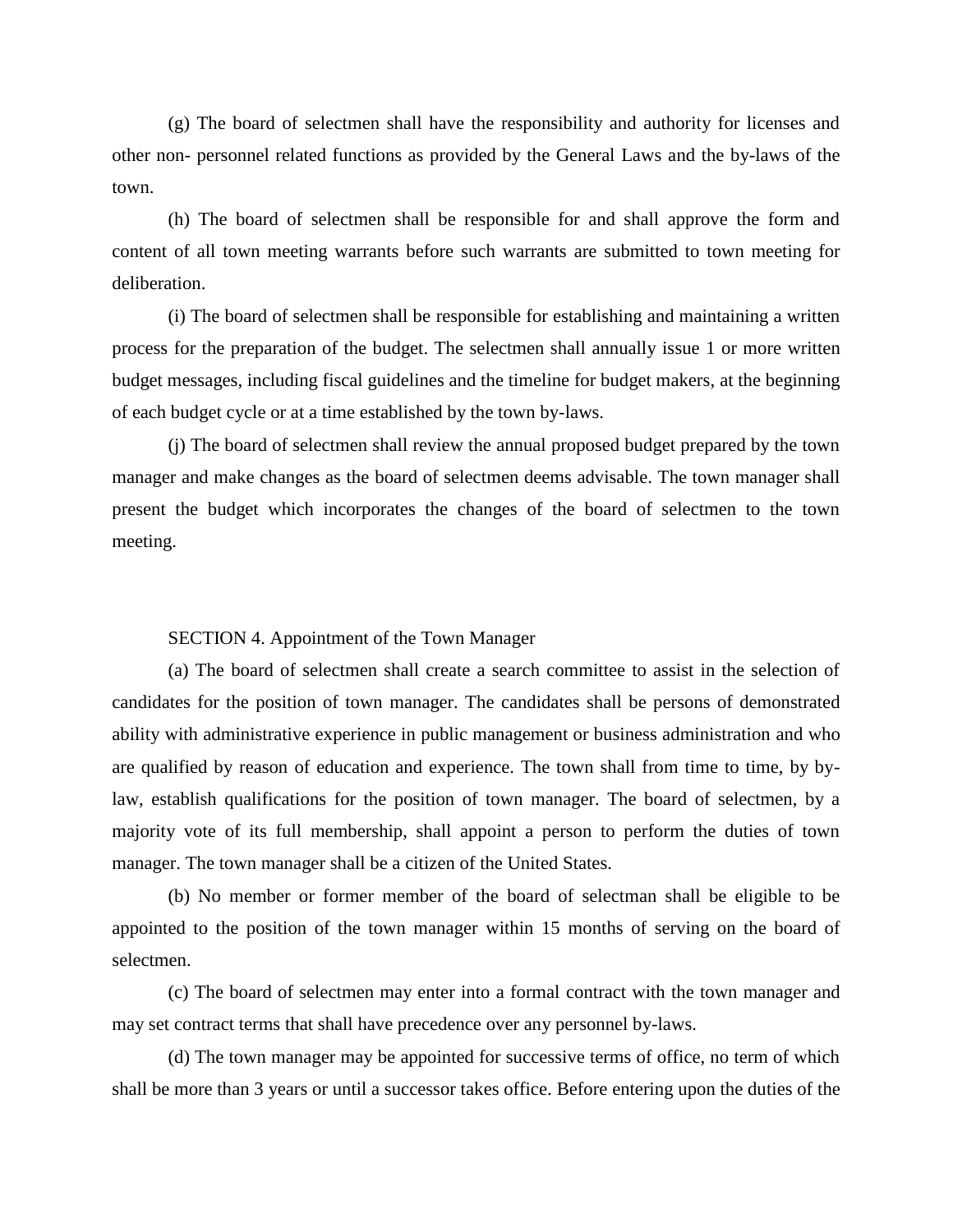office, the town manager shall be sworn, in the presence of a majority of the members of the board of selectmen, to the faithful and impartial performance thereof by the town clerk or a notary public.

(e) The town manager shall execute a bond in favor of the town for the faithful performance of the town manager's duties in such sums and with such sureties as may be fixed and approved by the board of selectmen, the cost for which will be borne by the town.

(f) The board of selectmen shall set the compensation for the town manager, not to exceed an amount appropriated by the town meeting.

SECTION 5. Removal of Town Manager

(a) The board of selectmen, by a majority vote of its full membership, may remove the town manager. At least 30 days before such removal shall be effective, the board of selectmen shall file a preliminary written resolution with the town clerk setting forth reasons, if any, for the proposed removal, a copy of which shall be delivered to the town manager.

(b) The town manager may reply in writing to the resolution and may request, in writing, a public hearing; provided, however, that the request for a hearing shall be received by the town clerk not later than 10 days after the town manager's receipt of the resolution. If the town manager so requests, the board of selectmen shall hold a public hearing not earlier than 10 days nor later than 20 days after the filing of such request.

(c) Following the public hearing or, if none, at the expiration of 30 days following the filing of the preliminary resolution, the board of selectmen may adopt a final resolution of removal.

(d) As part of the preliminary resolution, the board of selectmen may suspend the town manager from duty.

(e) Nothing contained herein shall limit the authority of the board of selectmen to suspend or remove the town manager as provided by the laws of the commonwealth.

(f) Any suspension may be with or without pay.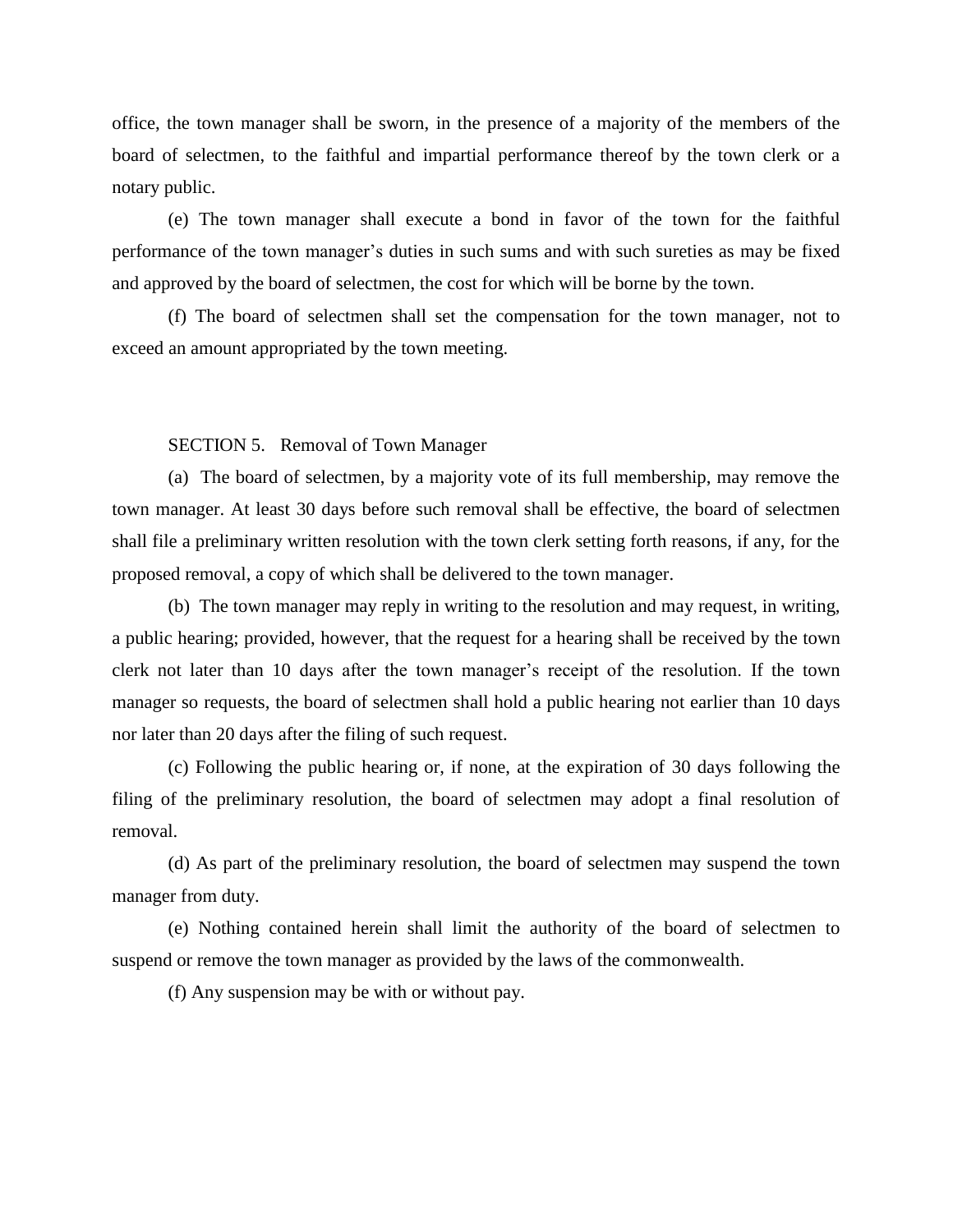#### SECTION 5A. Absence or Vacancy of Town Manager

(a) During a temporary absence, not to exceed 30 days, the town manager shall designate by a letter filed with the chair of the board of selectmen, an administrator to perform the duties of the office. Such delegation shall be limited to those matters not allowing for delay during the town manager's absence.

(b) If, in the sole opinion of the board of selectmen, the town manager's designee is unable to effectively perform the duties of the office during the temporary absence of the town manager, the board of selectmen shall have the absolute right to appoint a person to perform the duties of the office; provided, however, that those duties shall be limited to those matters not allowing for delay during the town manager's absence.

(c) During an absence of the town manager for 30 or more days, due to disability, illness or other circumstance, the board of selectmen shall appoint an acting town manager for the duration of the extended absence. Such designation will cease upon the return of the town manager.

(d) If the individual serving as acting town manager is a town officer or employee, the individual shall return to the position held prior to being appointed as the acting town manager.

(e) No member of the board of selectmen shall serve as acting town manager.

(f) If the board of selectmen determines, by majority vote of the full membership, that the town manager will be unable to resume the duties of the job for any reasons, including, but not limited to, resignation, termination or illness, the office of town manager shall be filled as soon as practicable by the board of selectmen, provided that the board of selectmen may appoint an acting town manager to serve until a town manager is appointed.

(g) Notwithstanding the duration of the absence of the town manager, the board of selectmen shall determine the powers and responsibilities of any acting or temporary town manager.

#### SECTION 5B. Administrative Responsibilities of the Town Manager

(a) The town manager shall be the chief administrative officer of the town and shall be responsible to the board of selectmen for the effective management of all town affairs placed in the town manager's charge by this act, by the board of selectmen, by by-laws or by vote of the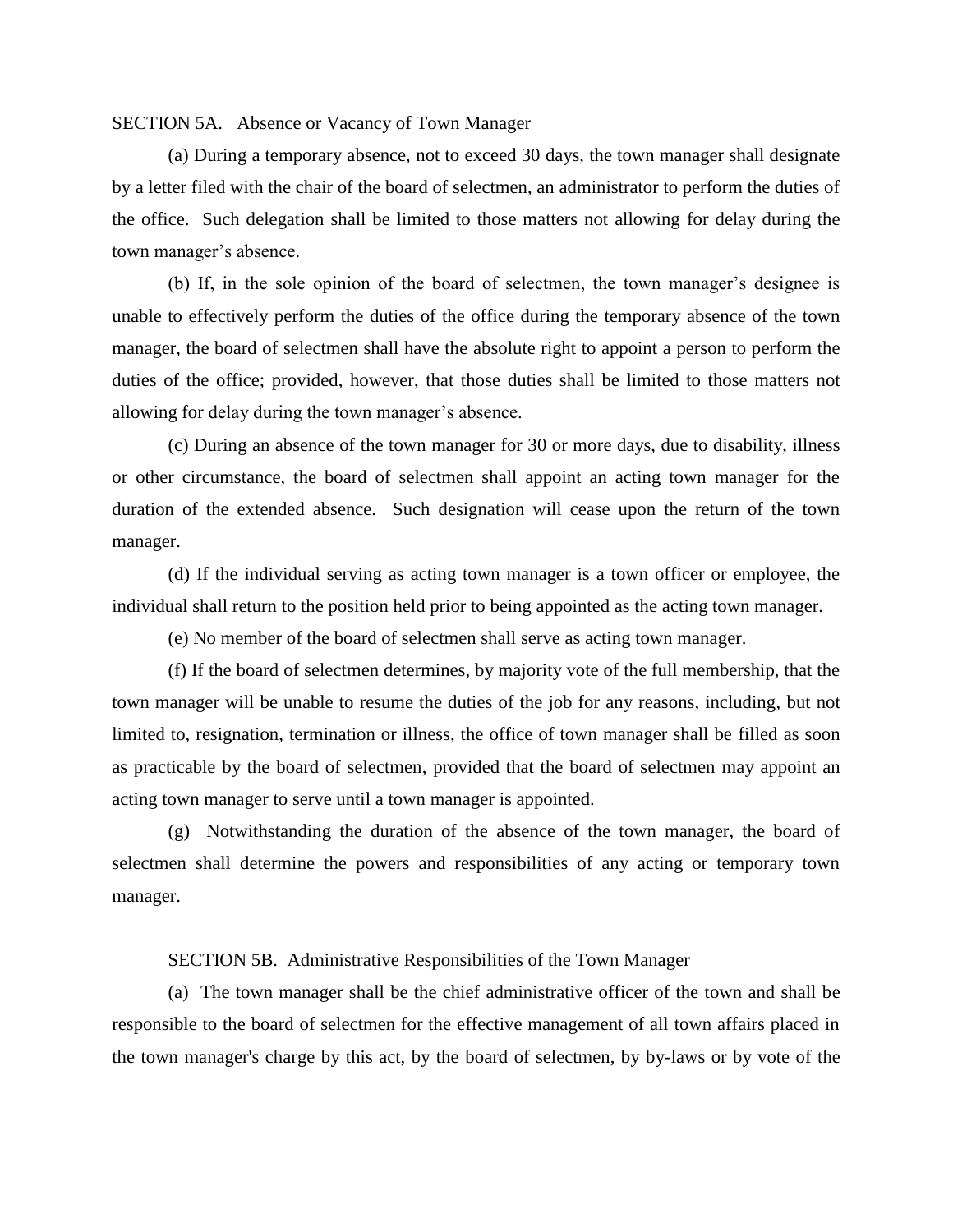town meeting, and for the implementation of town policies placed in the town manager's charge by the board of selectmen.

(b) The town manager shall supervise all town departments with the exception of the school district and direct day-to-day affairs of the town.

(c) The town manager shall be responsible for seeing that the budget is administered as adopted by town meeting and in accordance with the General Laws, this act and the town bylaws.

(d) The town manager shall advise the board of selectmen of all matters requiring action by the board of selectmen or by the town.

(e) The town manager shall oversee the town's personnel system and staff in accordance with the town by-laws and shall oversee personnel evaluation policies and practices, enforcement of labor contracts, labor relations, collective bargaining and state and federal equal opportunities law compliance in the town.

(f) The town manager shall attend all meetings of the board of selectmen, except when excused, having the right to speak but not vote; and all annual and special town meetings and shall be permitted to speak when recognized by the moderator.

(g) The town manager shall administer, either directly or through a person appointed by the town manager in accordance with this act, the General Laws and special acts applicable to the town, all town by-laws and all regulations established by the board of selectmen.

(h) The town manager shall have access to all information necessary for the proper performance of the duties of town manager in accordance with the town bylaws, except for attorney-client privileged information that is provided to or by the board of selectmen, unless the board of selectmen specifically authorizes such access. Notwithstanding the preceding sentence, the town manager and any person acting under the town manager's supervision, direction or control shall have no authority to access the electronic communications of any town officer or employee, or information maintained in a personal work area or computer of any such officer or employee, unless such access has been approved in advance by the board of selectmen or by a member designated by the board of selectmen to act on such matters.

(i) The town manager may, without notice, cause the affairs of any division or department, except the school district, or the conduct of any officer or employee thereof to be examined.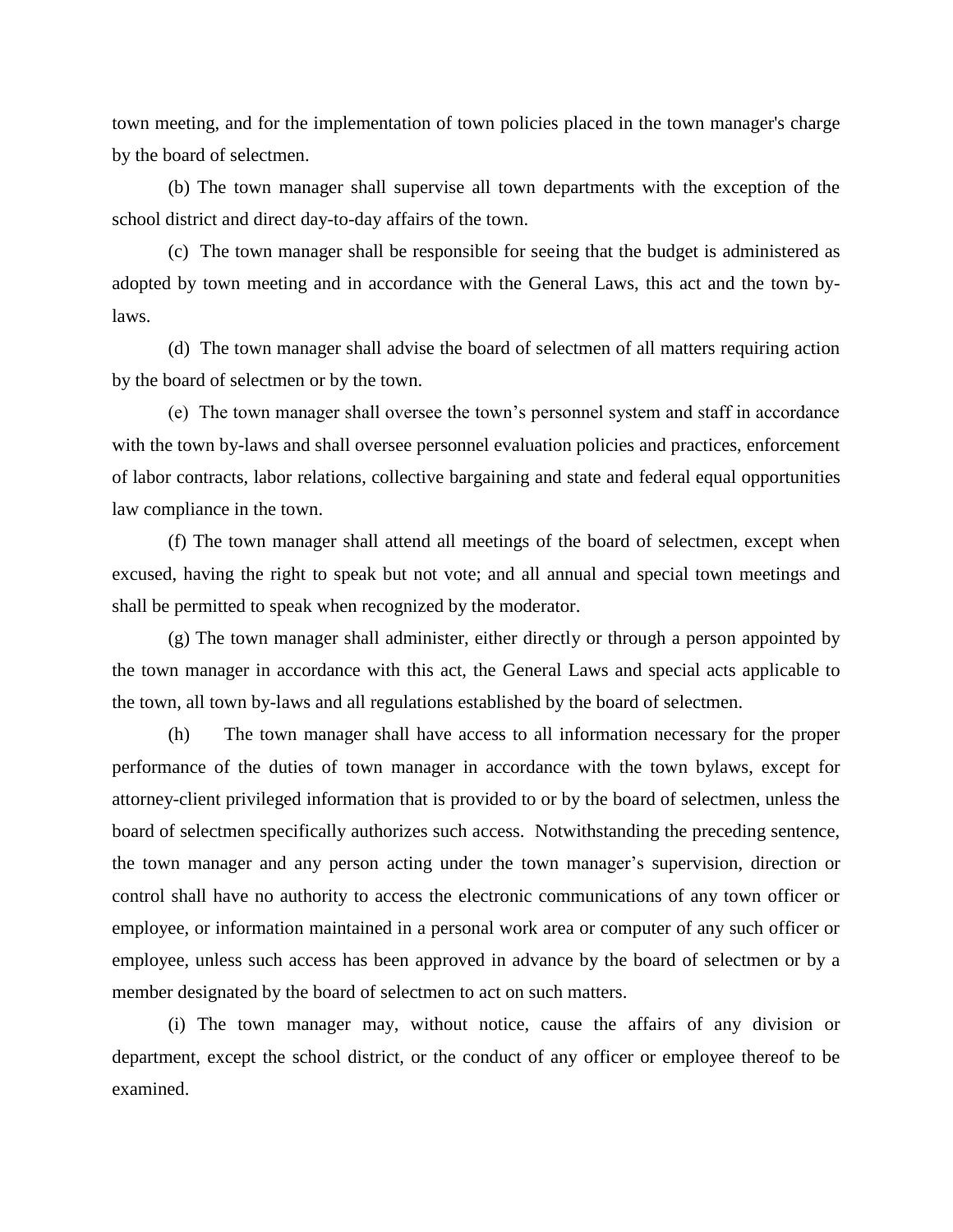(j) The town manager shall keep the board of selectmen fully informed regarding all departmental operations, fiscal affairs, general problems and administrative actions and shall submit periodic reports to the board of selectmen.

(k) The town manager shall coordinate the activities among boards, commissions and committees, concerned with long-range municipal planning, including physical or economic development and environmental or resource protection of the town.

(l) The town manager shall be responsible for the maintenance all town buildings, property and facilities, except those under the jurisdiction of the housing authority, sewer commission and water commission, unless requested by those agencies. The town manager shall develop, keep and annually update a full and complete inventory of all property of the town, both real and personal.

(m) Under subsection (H) of section 3, the town manager shall be responsible for the preparation of all town meeting warrants in accordance with the town by-laws and distribute, or cause to be distributed, copies of town meeting warrants to the residences of all registered voters of the town.

(n) Upon request, and with the approval of the board of selectmen, the town manager shall prosecute, defend or compromise all litigation to which the town is party.

(o) The town manager shall keep full and complete records of town manager's office and annually submit to the board of selectmen, unless requested to do so more frequently, a full written report of the operations of the office.

(p) The town manager shall devote full working time to the duties of the office and shall not engage in any business activity during the term of office, except with the written consent of the board of selectmen.

SECTION 5C. Financial Responsibilities of the Town Manager

(a) The town manager shall be the chief financial officer of the town.

(b) The town manager shall be responsible for controlling all appropriated budget expenditures, which includes the power to approve or reject all warrants including payroll for the payment of town funds prepared by the town accountant in accordance with section 56 of chapter 41 of the General Laws.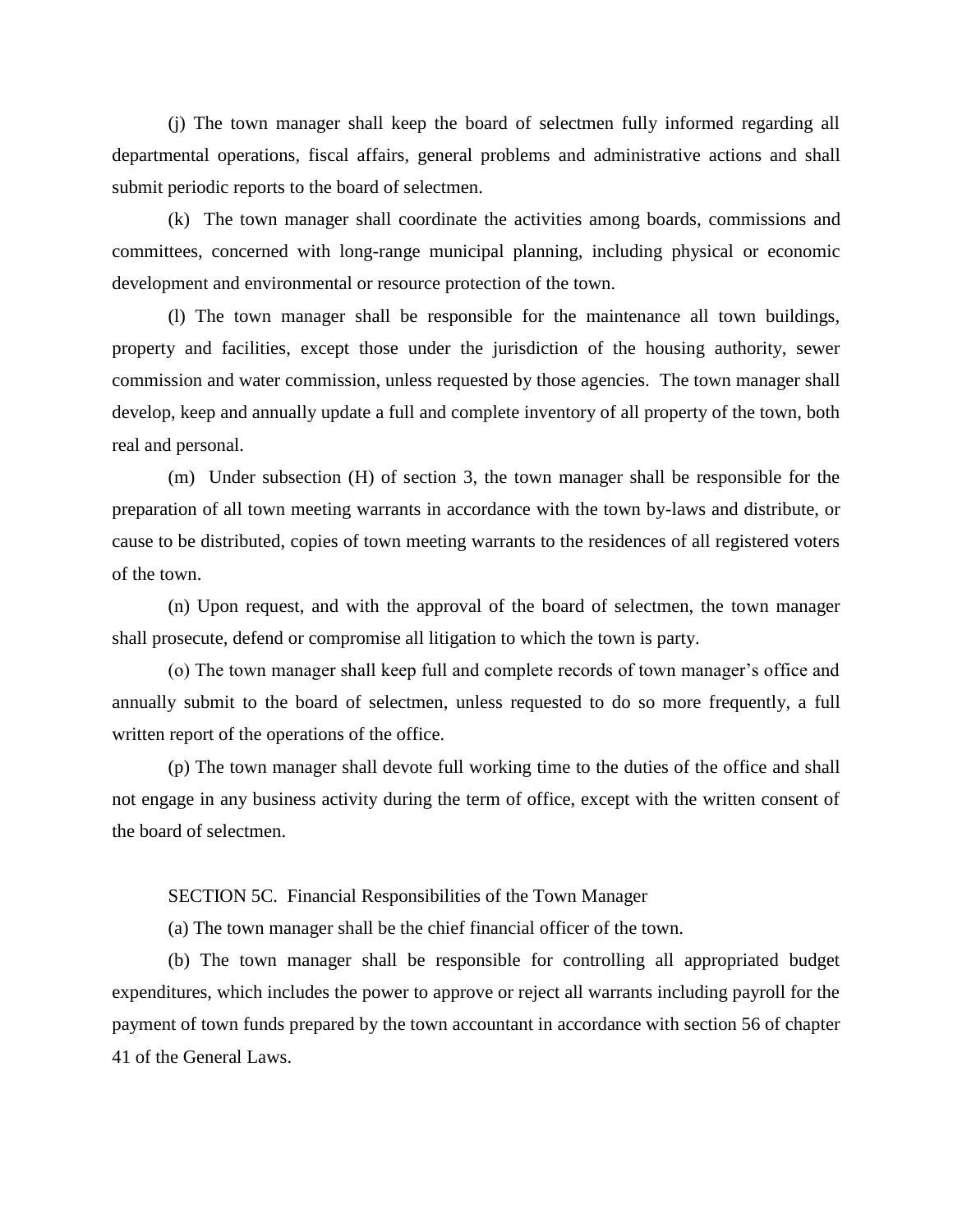(c) Annually, the town manager shall be responsible for the preparation of the proposed budget to be included in the annual town meeting warrant. The proposed budget shall be prepared in accordance with the most current budget process by the date set pursuant to subsection (i) of section 3 as approved by the board of selectmen.

(d) The town manager shall submit to the board of selectmen, by the date established pursuant to subsection (i) of section 3, a written proposed budget for the ensuing fiscal year.

(1) The proposed budget shall detail all estimated revenue from all sources, and all proposed expenditures, including debt service, for the previous, current and ensuing 5 fiscal years.

(2) The proposed budget shall detail all estimated expenditures for current operations during the ensuing fiscal year, detailed by agency, department, committee, purpose and position.

(3) In addition, the town manager shall prepare a written proposed capital improvements budget for the ensuing fiscal year and a 5 year forecast, and include both as part of the proposed annual budget.

(4) For the purpose of preparing the budget for the ensuing fiscal year, the town manager shall include an estimate of revenues to be collected and free cash available at the close of the current fiscal year, including estimated balances in special accounts.

(5) The town manager shall report on the estimated funds required to be levied and raised by taxation to defray all expenses and liabilities of the proposed budget together with an estimate of the tax rate necessary to raise such amount and include the information in the proposed budget.

(6) The town manager shall annually submit a town departmental and organizational structure.

(e) The town manager shall submit a preliminary budget and capital plan to the board of selectmen, the advisory committee and the capital budget committee pursuant to the budget process set forth in subsection (i) of section 3. The preliminary budget and capital plan shall be submitted not later than 70 days prior to the date of the annual town meeting.

(f) To assist the town manager in preparing the proposed annual budget of revenue and expenditures, all boards, officers and committees of the town, including the school committee, shall furnish all relevant information in their possession and submit to the town manager, in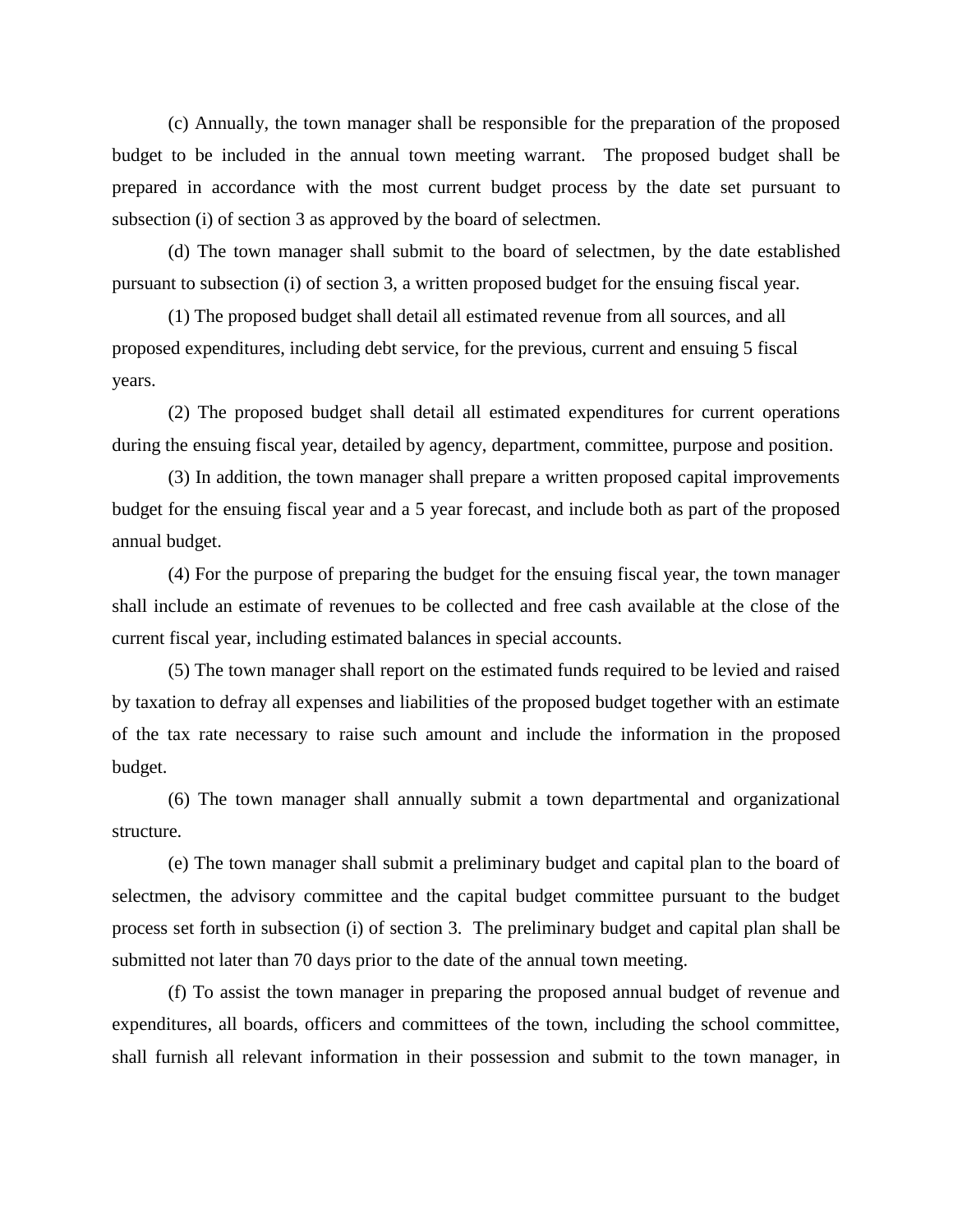writing, in such form as the town manager shall establish, a detailed estimate of the appropriations required and available funds.

(g) The town manager shall keep the board of selectmen informed regarding the availability of federal and state funds and how such funds might relate to unmet long-range needs.

(h) The town manager shall be responsible for filing all grant applications.

(i) After the close of each fiscal year and after the certification of free cash by the department of revenue, the town manager, as soon as practicable, shall cause to have prepared audited financial statements. Upon completion of the audit, the town manager shall promptly distribute the statements to the board of selectmen, chairman of the advisory committee and chairman of the capital budget committee.

SECTION 5D. Appointment Powers of the Town Manager

(a) The town manager shall appoint upon merit and fitness alone, and may remove, the police chief, fire chief and director of finance subject to the selectmen's approval by a majority vote of its full membership whose contracts and any changes thereto shall be approved by the board of selectmen.

(b) The board of selectmen shall appoint members of the conservation commission pursuant to section 8C of chapter 40 of the General Laws.

(c) The town manager shall appoint and may remove all department heads not included in subsection (a), as that term may be defined in the town organization chart established from time to time by the town meeting, and all employees under the direct supervision of the town manager. In addition, the town manager shall appoint and may remove all officers, subordinates and employees for whom no other method of selection is provided in this act, except employees of the school department.

(d) Appointments made by the town manager pursuant to subsection (a) shall become effective 15 days following the date of written notice of the appointment is filed with the board of selectmen, unless the board of selectmen shall, within that period, by a majority of its members present and voting, vote to reject the appointment or removal.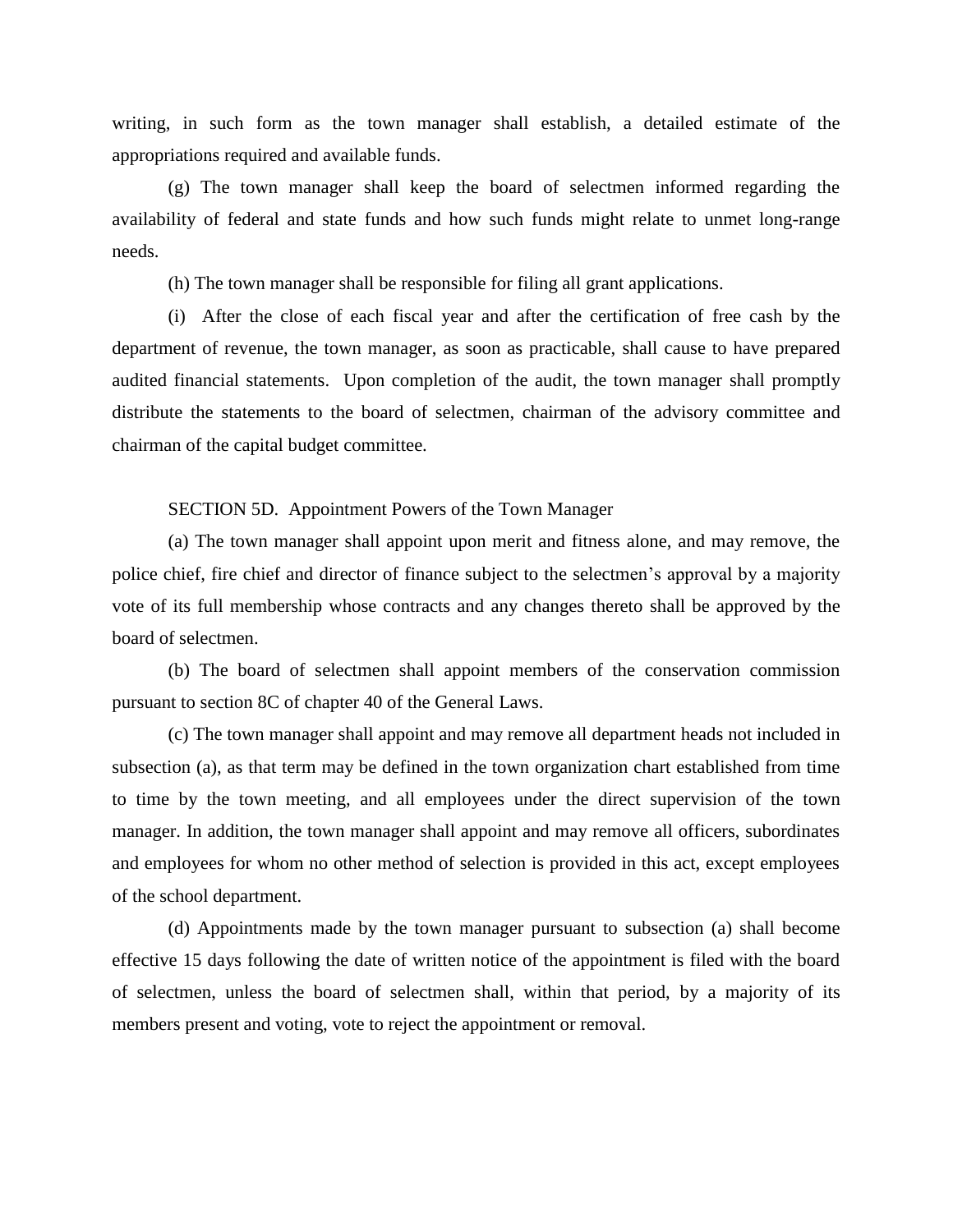(e) Within the 15 day period, the board of selectmen may, by a majority of its members present and voting, vote to waive its power to reject an appointment pursuant to subsection (d), whereupon the appointment shall become effective immediately.

(f) All appointments by the town manager not included in subsection (a) shall become effective immediately.

(g) Any employee not protected by civil service law or union contract shall have the right to appeal the town manager's decision to discharge that employee to the board of selectmen. The appeal shall be initiated by filing a written notice of appeal with the town manager within 10 calendar days after receiving a written notice of discharge. The appeal shall be conducted pursuant to processes and procedures as may be established from time to time by the town bylaws.

(h) The town manager, subject to any applicable General Laws relating thereto, may temporarily assume the duties of any office which the town manager is authorized to fill by appointment, subject to approval by the board of selectmen.

(i) The town manager may appoint such ad hoc committees as the town manager deems necessary.

#### SECTION 5E. Collective Bargaining

(a) The town manager or a negotiating committee authorized by the board of selectmen shall negotiate collective bargaining contracts on behalf of the board of selectmen; provided, however, that such contracts shall be subject to approval, ratification and execution by the board of selectmen.

(b) The board of selectmen may authorize use of additional counsel or persons to assist the town manager or negotiating committee in the negotiations at their request.

## SECTION 5F. Procurement

(a) The town manager shall be the chief procurement officer and shall be responsible for purchasing for all town functions and departments, pursuant to chapter 30B of the General Laws and all other applicable statutes, procedures and by-laws.

(b) The town manager may, at the request of the school committee, delegate such duties for school department purchasing. (Sections 1 thru 5 revised 1/16/2014)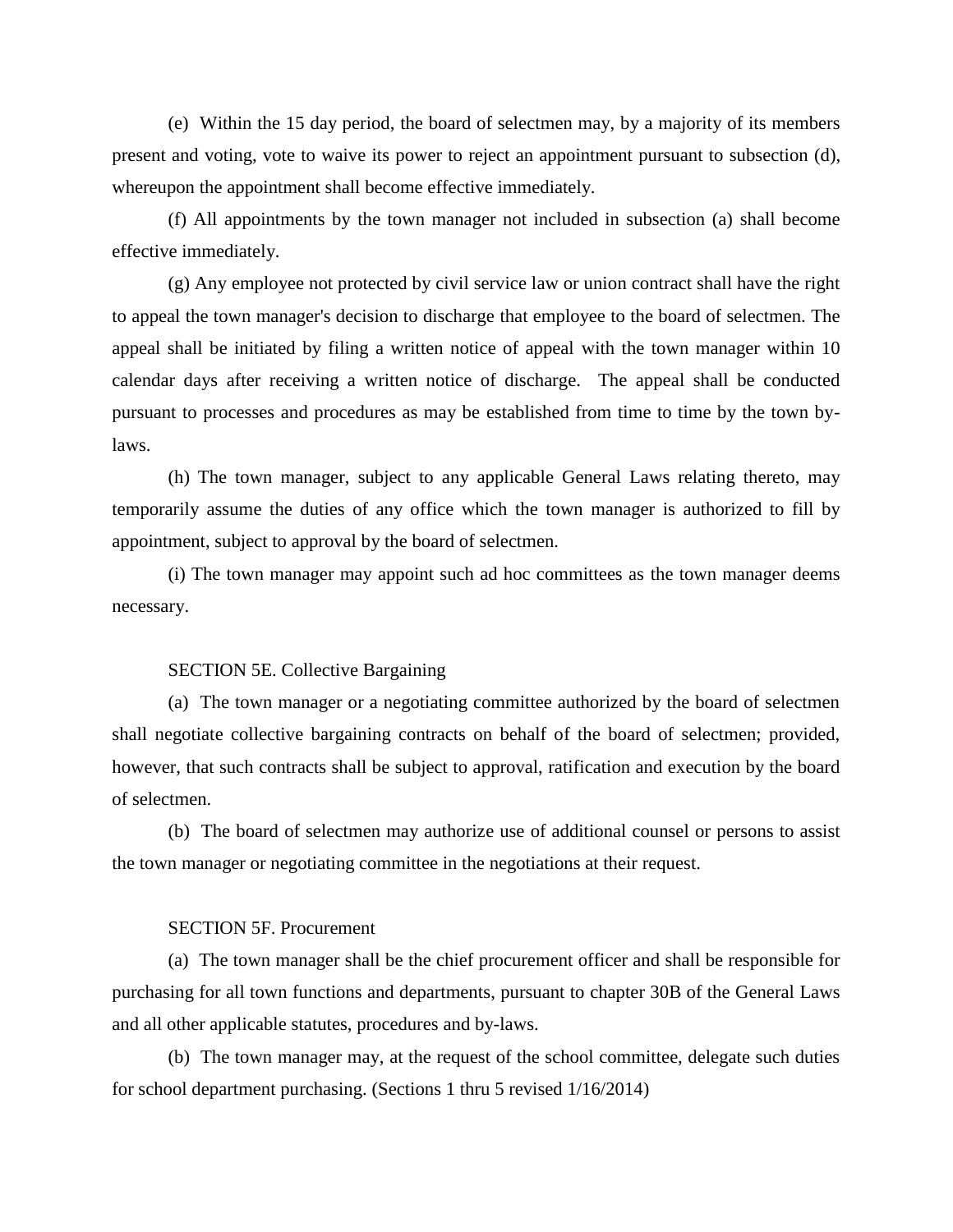SECTION 6**.** The organization of the town into operating agencies may be accomplished through either of the methods provided in this section.

i. Subject only to express prohibitions in the Constitution of the Commonwealth and general and special laws and provisions of this act, the Board of Selectmen or the Town Manager may petition the Town Meeting, and, the Town Meeting may, by bylaw, reorganize, consolidate, or abolish any town agency, in whole or in part; establish such new town agencies as it deems necessary or advisable and may prescribe the functions of any such town agency; provided, however, that no function assigned by this act to a particular town agency may be discontinued or, unless the act specifically so provides, assigned to any other

ii. Nothing contained herein shall limit the authority of the Town to petition the general court for special legislation to organize operating agencies within the Town.

SECTION 7.All laws, bylaws, votes, rules and regulations whether enacted by authority of the Town or any other authority, which are in force in the Town of Cohasset on the effective date of this act, or any portion or portions thereof, not inconsistent with the provisions of this act, shall continue in full force and effect until otherwise provided by other law, bylaws, votes, rules and regulations, respectively.

SECTION 8. No contract existing and no action at law or suit in equity, or other proceeding pending on the effective date of this act, or the time of revocation of such acceptance, shall be affected by such acceptance or revocation of this act.

 SECTION 9.Any person holding a town office or employment under the Town shall retain such office or employment and shall continue to perform his duties until provisions shall have been made in accordance with this act for the performance of said duties by another person or agency. No person who continues in the permanent full-time service or employment of the Town shall forfeit his pay grade or time in service. The position of town administrator to the Board of Selectmen shall be terminated upon approval of Town Meeting proposal by the Town Manager and subsequent approval by the general court.